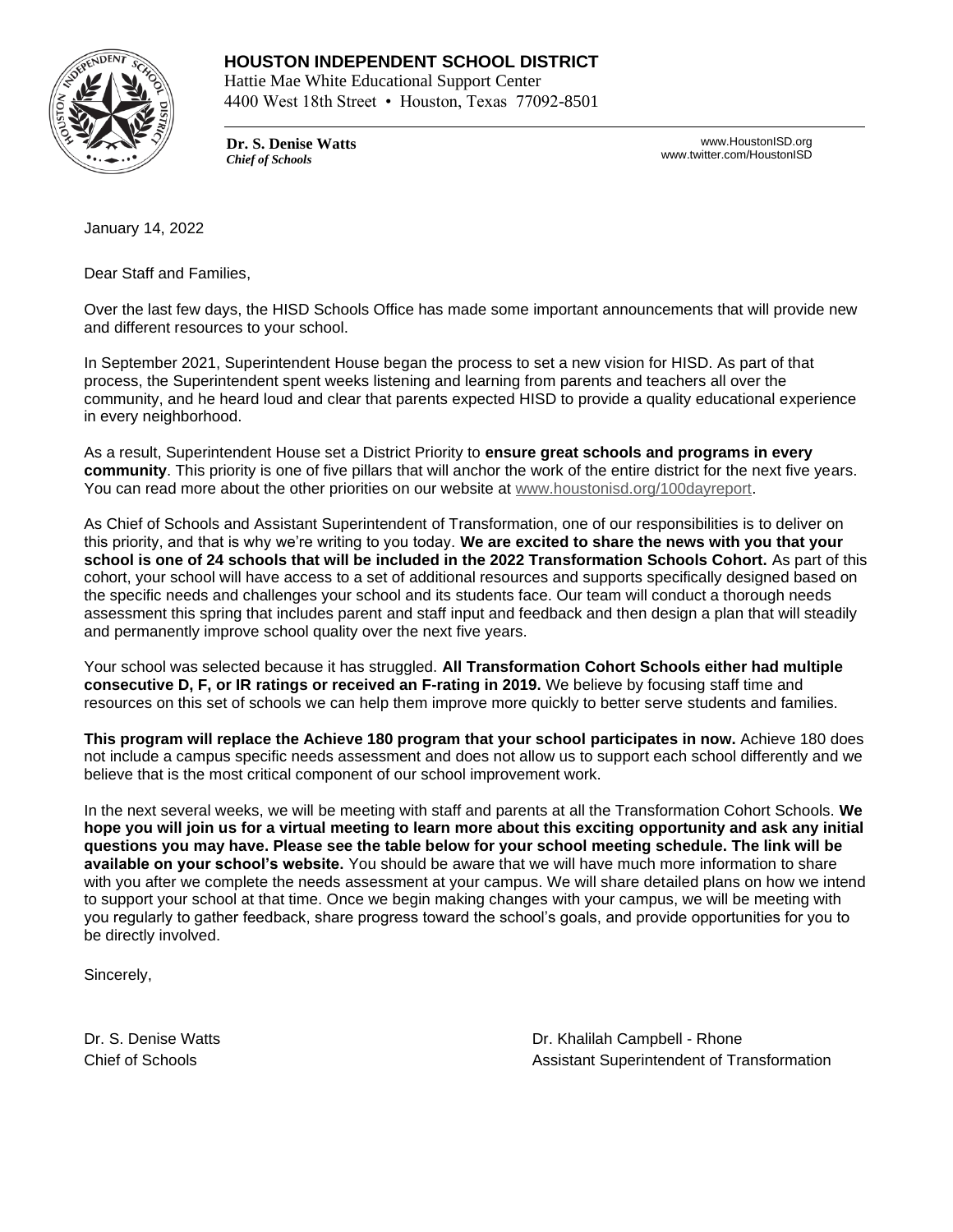

| <b>School</b>              | <b>Meeting Date</b> | <b>Staff Meeting</b><br><b>Time</b> | <b>Family Meeting</b><br><b>Time</b> |
|----------------------------|---------------------|-------------------------------------|--------------------------------------|
| Henry MS                   | January 25, 2022    | 4:30pm                              | 6pm                                  |
| <b>Sugar Grove Academy</b> | January 25, 2022    | 4:30pm                              | 6pm                                  |
| <b>Attucks MS</b>          | January 26, 2022    | 4:30pm                              | 6pm                                  |
| <b>Williams MS</b>         | January 26, 2022    | 4:30pm                              | 6pm                                  |
| <b>Highland Heights ES</b> | January 27, 2022    | 3:30pm                              | 6pm                                  |
| Marshall ES                | January 27, 2022    | 3:30pm                              | 6pm                                  |
| <b>Isaacs ES</b>           | February 1, 2022    | 3:30pm                              | 6pm                                  |
| Key MS                     | February 1, 2022    | 4:30pm                              | 6pm                                  |
| Fleming MS                 | February 2, 2022    | 4:30pm                              | 6pm                                  |
| Edison MS                  | February 2, 2022    | 4:30pm                              | 6pm                                  |
| Ashford ES                 | February 3, 2022    | 3:30pm                              | 6pm                                  |
| Whidby ES                  | February 3, 2022    | 3:30pm                              | 6pm                                  |
| Deady MS                   | February 8, 2022    | 3:30pm                              | 6pm                                  |
| Robinson ES                | February 8, 2022    | 3:30pm                              | 6pm                                  |
| Northline ES               | February 9, 2022    | 3:30pm                              | 6pm                                  |
| Osborne ES                 | February 9, 2022    | 3:30pm                              | 6pm                                  |
| <b>Rucker ES</b>           | February 10, 2022   | 3:30pm                              | 6pm                                  |
| Smith ES                   | February 10, 2022   | 3:30pm                              | 6pm                                  |
| Seguin ES                  | February 16, 2022   | 4:30pm                              | 6pm                                  |
| Thomas MS                  | February 16, 2022   | 4:30pm                              | 6pm                                  |
| Young ES                   | February 17, 2022   | 3:30pm                              | 6pm                                  |
| C. Martinez ES             | February 17, 2022   | 3:30pm                              | 6pm                                  |
| <b>Wheatley HS</b>         | February 21, 2022   | 4:30pm                              | 6pm                                  |
| North Forest HS            | February 22, 2022   | 4:30pm                              | 6pm                                  |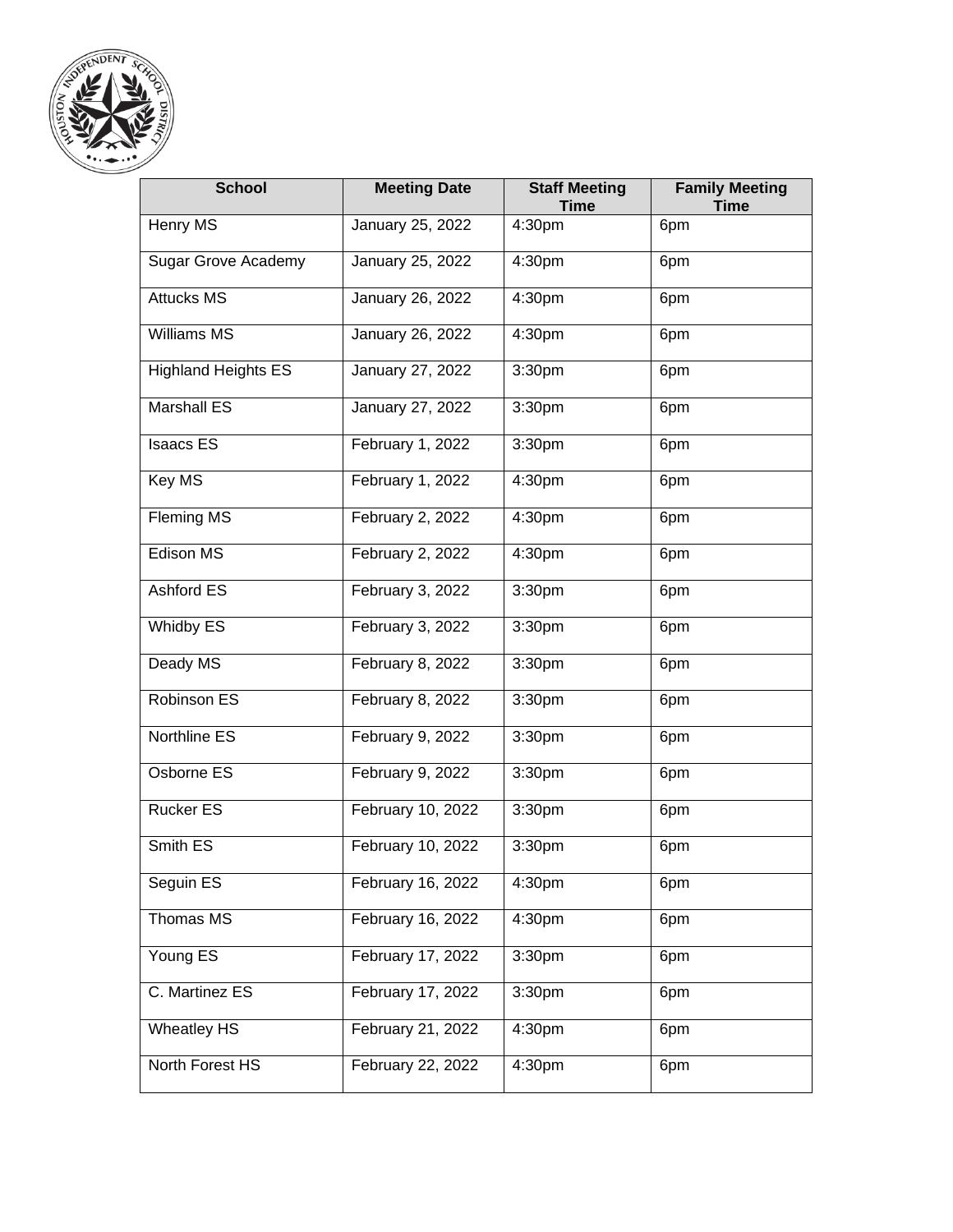

# **Transformation Office: Transformation School Cohort (TSC)**

## **Frequently Asked Questions (FAQs)**

## **1. What is the role of the Transformation Office?**

The Transformation Office as part of the Schools Office will oversee and coordinate the resources necessary to improve student outcomes at all HISD's most chronically challenged campuses.

This office will also monitor school progress and make sure HISD is on track to improve its struggling schools.

## **2. What is the Transformation Schools cohort?**

The Transformation Schools Cohort is a subset of 24 chronically struggling and F-rated campuses designated for intensive supports to improve student outcomes.

### **3. How are schools chosen for the Transformation Schools Cohort?**

A campus is part of the Transformation Schools Cohort if it has:

- Multiple consecutive years of D/F/IR ratings
- A 2019 "F" rating

## **4. Why is HISD launching a new school support strategy?**

There are more D and F rated campuses than in previous years. If we want to do better, we must reset and learn from what we've been doing best. The fundamental value of the Transformation Schools Cohort is the school needs assessment, that will allow the district to deploy the right resources to the right school at the right time. The Transformation Schools Cohort will also allow us to concentrate staff and resources in a specific set of schools to allow us to evaluate progress and impact and adjust supports when necessary.

### **5. How long will a school be part of the Transformation Cohort?**

This will be determined by the needs assessment and progress monitoring to ensure improvement, but we believe most campuses can and will improve within five years.

### **6. What about other schools that are struggling?**

The Schools Office is committed to making every HISD school one to be proud of. We believe this first cohort tackles our most challenged schools quickly, but all schools will see a change in resources, expectations, and supports in the coming weeks and months.

### **For Families**

### **7. What will change at my child's school?**

Nothing will change at your child's school this school year. Over the next several weeks and months you will be asked to join campus meetings to share your thoughts on what needs to be different for your child. Your feedback and input will be critical to determining what is needed to improve the education experience at your child's school.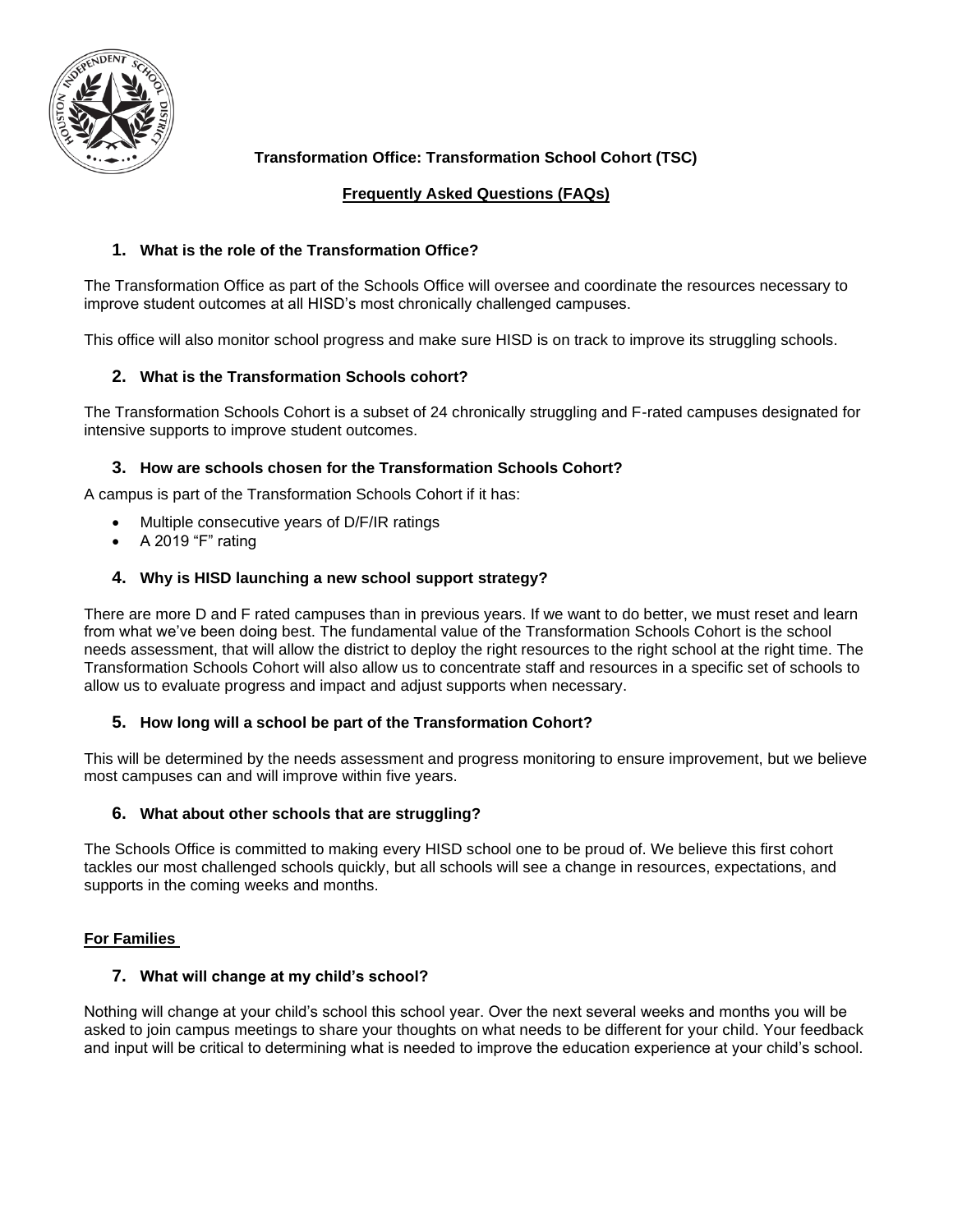

## **8. How will I know what to expect?**

The Transformation Office staff and your school principal will be communicating with you every step of the way. You will be notified of opportunities to get and give information and once your school's needs assessment is complete, the Transformation Office will share details about any changes planned for the 2022-2023 school year and beyond.

### **9. Who do I talk to if I have questions or concerns?**

You can reach out to your school principal or contact Khalilah Campbell-Rhone, Assistant Superintendent [KCAMPBE1@houstonisd.org](mailto:KCAMPBE1@houstonisd.org) at any time.

### **10. If I don't like the changes at my child's school, can I leave?**

The changes at each school will be the result of a thorough needs assessment that includes extensive parent input and feedback. As a result, we believe parents will understand and support the changes proposed for their school. The Schools Team continues to work on alternatives for parents who have concerns. These options will be finalized and shared by the end of this school year.

### **11. Will transformation schools that don't improve be closed?**

The goal of all HISD's transformation work is to improve every school permanently. This is not a school closure strategy. There is no plan to close any transformation cohort school.

### **For Faculty and Staff**

#### **12. Will staffing changes be made at transformation schools?**

We will determine the staffing needs at each campus as part of the needs assessment. If a school needs shifts in staffing to be successful, we will work with the school community to manage those changes.

### **13. Will there be changes to my compensation and incentives?**

The HISD talent team will be announcing several improvements to teacher and staff compensation plans in the next few weeks. These benefits will be available to all schools including Transformation Cohort Schools. Staff incentives may be a part of the resources made available at these schools. But these decisions cannot be made until a campus-based needs assessment is completed for each school and a school transformation plan is created.

#### **14. How quickly will these schools be required to show improvement on state assessments?**

This is a school transformation not a school turnaround strategy. We want consistent improvement for the long haul. Assessment data will be only one piece of data used to gauge school performance and we anticipate that all schools will need up to five years to show meaningful improvement.